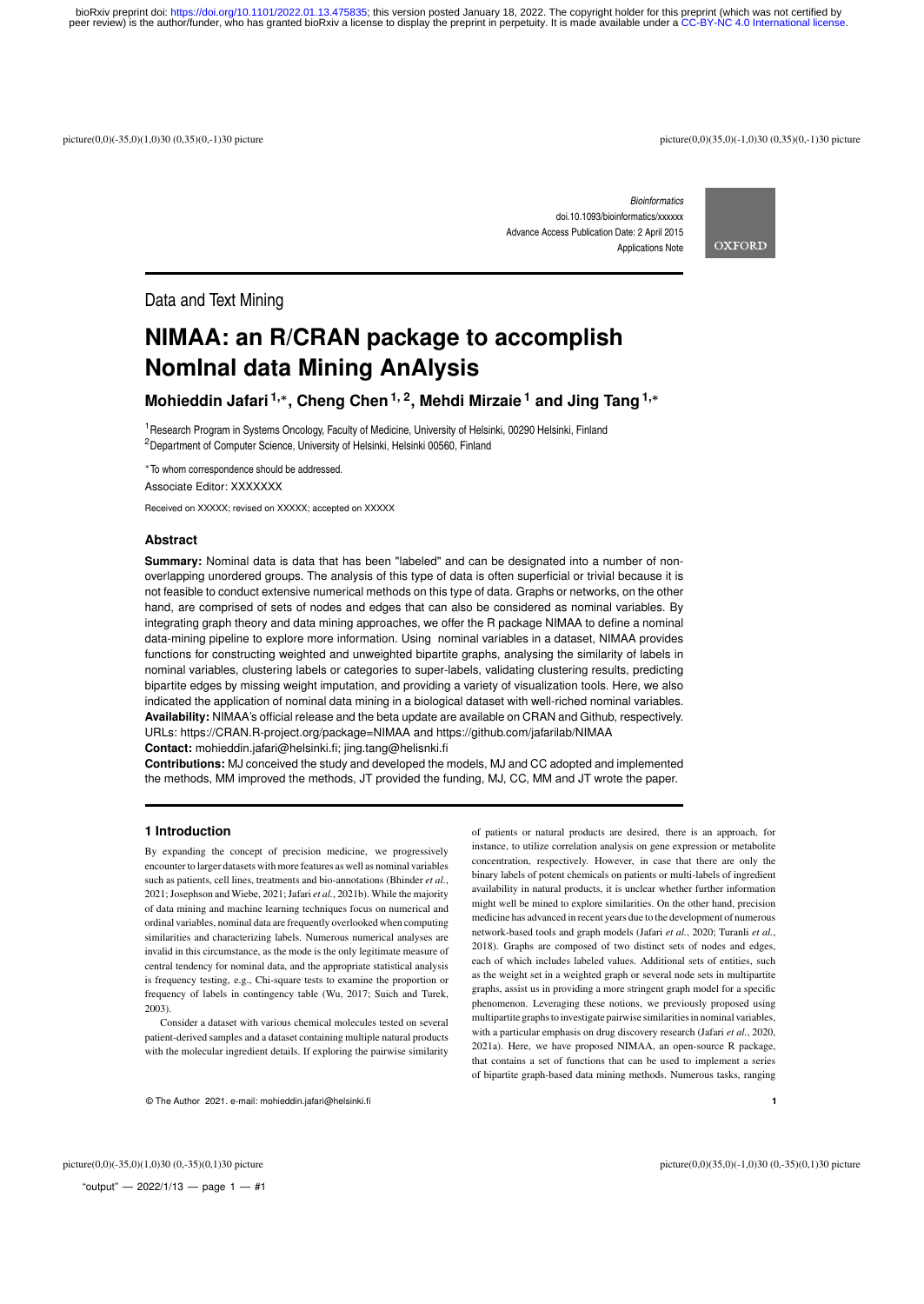#### picture(0,0)(-35,0)(1,0)30 (0,35)(0,-1)30 picture<br>picture(0,0)(-35,0)(1,0)30 (0,35)(0,-1)30 picture<br>picture(0,0)(-35,0)(-1,0)30 (0,35)(0,-1)30 picture





from the original nominal data input to the validation of the clustering findings employing prior knowledge, as well as imputation/prediction of missing data, can be accomplished. Similarly, validation and ranking of the imputation results are also included. Additionally, numerous visualization steps are addressed to support users in perceiving data structures. The overview flowchart of NIMAA is shown in Figure 1A.

#### **2 Implementation**

#### 2.1 Bird's eye survey of data

A dataset with at least two nominal variables is taken as input data to reconstruct a bipartite network. This network can also be weighted by any optional numeric variables corresponding to pairs of nominal values. Therefore, the input data is a table consisting of two columns of nominal data plus one column of numerical data (optional), which is subsequently transformed into an incidence matrix (bi-adjacency matrix) by the plotInput() function. The heatmap plot of the matrix also provided to have a bird's eye view of the non-missing values topology of the dataset, i.e., modularity and nestedness of non-missing values. The original input data can also be transformed into an igraph graph object by the function plotBipartite(), which also can plot the bipartite graph of original data.

#### 2.2 Non-missing submatrix extraction

In the case of a weighted bipartite graph, downstream analysis should be performed on the dataset with the fewest missing values to avoid sensitivity issues of clustering-based methods. Therefore we use the extractSubMatrix() function to rearrange the original matrix to find the largest possible submatrices without missing values. Finding the best (largest) matrix without missing values has been shown to be an NP-hard problem (Bartholdi III, 1982), and this function will obtain submatrices in several ways as close to the largest submatrix (Figure 1B), see the package vignette for details of this function.

#### 2.3 Analysis of projected networks

By transforming an incidence matrix into a bipartite graphs, clustering analysis of the projected networks describes the group of similar vertices in each vertex set based on similarity of neighbours in the bipartite graph. In a weighted bipartite graph, the pairwise similarity is enhanced by the weight magnitude. The whole process is done using the findCluster() function, which is further supplied with clustering quality analysis by returning *Silhouette*, *Coverage*, and *Modularity* metrics. If the dataset was supplemented with prior knowledge of categorization of labels, then it is possible for the user to use it as additional input. In this case, after completing the clustering analysis, two extra validation metrics, i.e., *Jaccard similarity coefficient* and *Rand index* is also available.